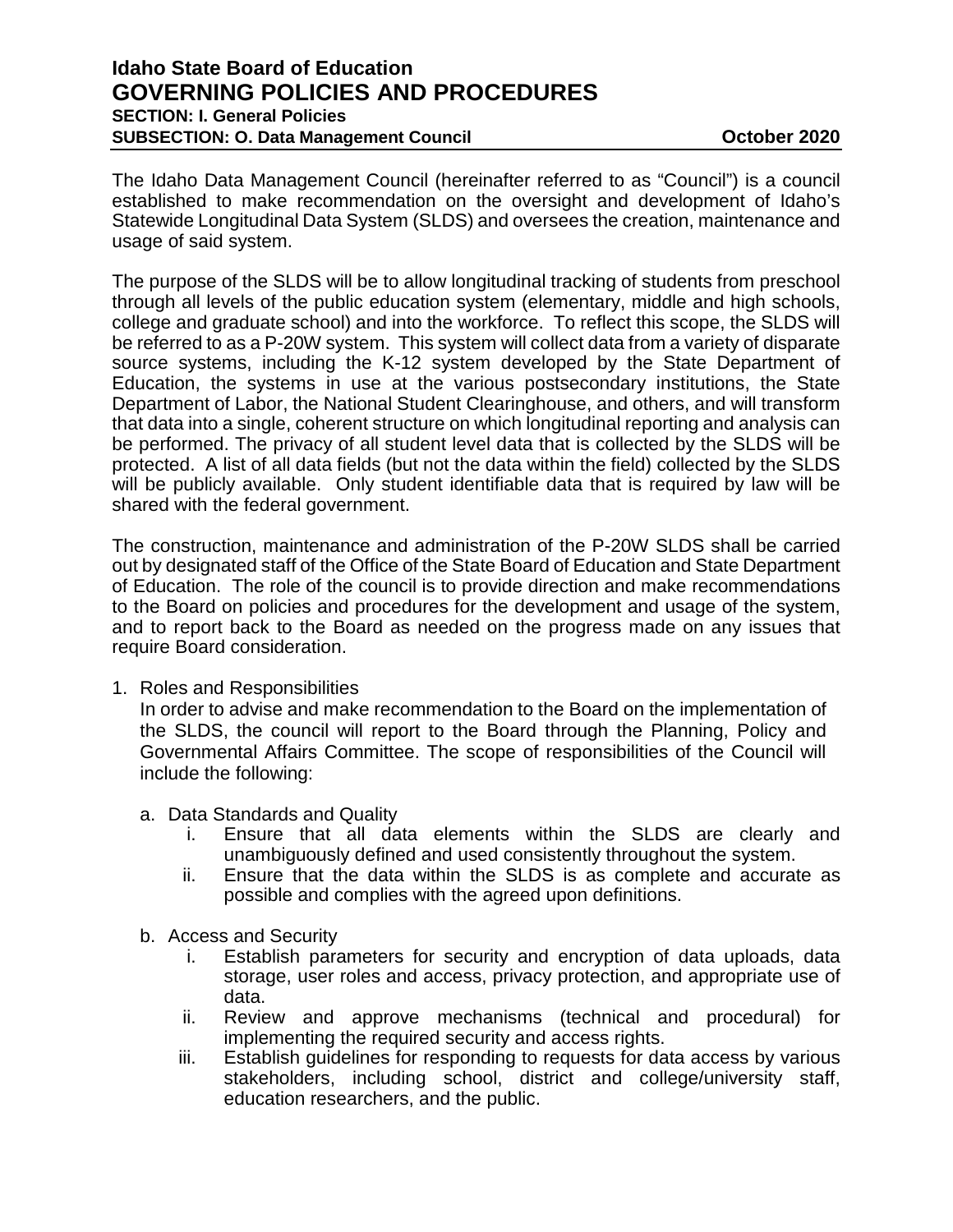**Idaho State Board of Education GOVERNING POLICIES AND PROCEDURES SECTION: I. General Policies**

**SUBSECTION: O. Data Management Council <b>Connection COUNCIL COUNCIL COUNCIL COUNCIL COUNCIL** 

- c. Change Management and Prioritization
	- i. Propose enhancements to the SLDS, review enhancements proposed by other groups, and set priorities for the development of those enhancements.
	- ii. Review and approve or deny any proposed changes to existing functionality, data definitions, access and security policies, etc.
- d. Training and Communication
	- i. Establish guidelines for training of SLDS users, and review and approve specific training plans.
	- ii. Ensure adequate communication concerning the SLDS.

In each of these areas, the Council shall develop policies and procedures for Board approval as appropriate.

## 2. Membership

The membership of the Council shall consist of:

- a. Two representatives from the Office of the State Board of Education.
- b. Three representatives from public postsecondary institutions, of whom at least one shall be from a community college and no more than one member from any one institution.
- c. One representative who serves as the registrar at an Idaho public postsecondary institution, which may be from the same institution represented in subsection 3.c. above.
- d. One representatives from the State Department of Education.
- e. Three representatives from a school district, with at least one from an urban district and one from a rural district, and no more than one member from any one district.
- f. One representative from the Division of Career Technical Education.
- g. One representative from the Department of Labor.
- h. One at-large member.

Original appointments shall be for terms that are initially staggered to provide a rolling renewal of appointments. Thereafter, appointments shall be for two years, commencing on July 1<sup>st</sup>. All members of the Council shall have equal voting privileges.

One of the representatives from the Office of the State Board of Education shall serve as the Chair.